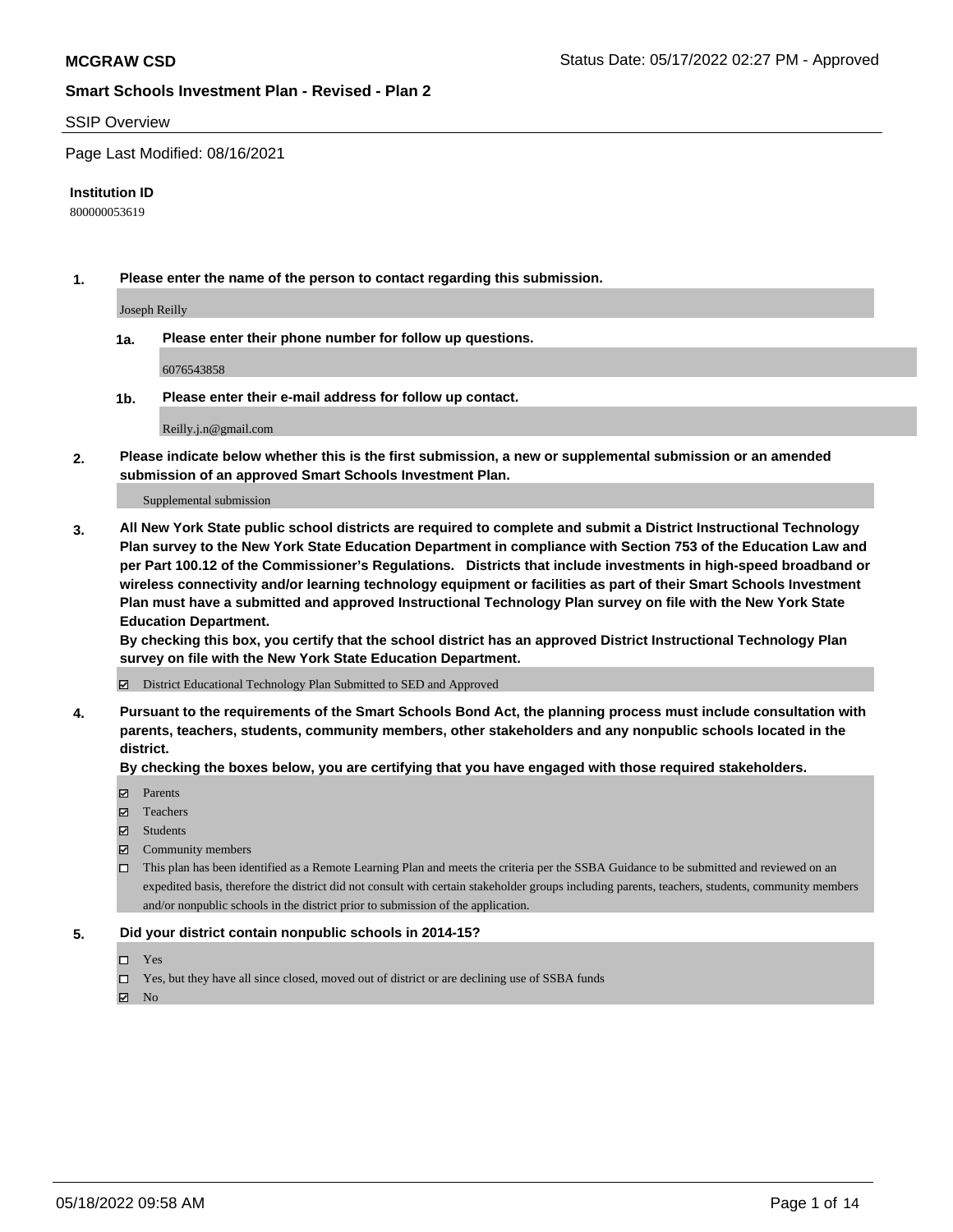### SSIP Overview

Page Last Modified: 08/16/2021

#### **6. Certify that the following required steps have taken place by checking the boxes below:**

- The district developed and the school board approved a preliminary Smart Schools Investment Plan.
- $\boxtimes$  The preliminary plan was posted on the district website for at least 30 days. The district included an address to which any written comments on the plan should be sent.
- $\boxtimes$  The school board conducted a hearing that enabled stakeholders to respond to the preliminary plan. This hearing may have occured as part of a normal Board meeting, but adequate notice of the event must have been provided through local media and the district website for at least two weeks prior to the meeting.
- The district prepared a final plan for school board approval and such plan has been approved by the school board.
- $\boxtimes$  The final proposed plan that has been submitted has been posted on the district's website.
- This Plan has been identified as a Remote Learning Plan and meets the criteria per the SSBA Guidance to be submitted and reviewed on an expedited basis, therefore this plan has not met certain stakeholder engagement requirements including, consulting with nonpublic schools in advance of plan submission, having the school board conduct a hearing on the plan and/or posting the plan to the district website for a minimum of 30 days. This district will post the Remote Learning Plan to the district's website upon submission of the application.
- **6a. Please upload the proposed Smart Schools Investment Plan (SSIP) that was posted on the district's website, along with any supporting materials. Note that this should be different than your recently submitted Educational Technology Survey. The Final SSIP, as approved by the School Board, should also be posted on the website and remain there during the course of the projects contained therein.**

McGraw Plan.pdf

**6b. Enter the webpage address where the final Smart Schools Investment Plan is posted. The Plan should remain posted for the life of the included projects.**

#### http://www.mcgrawschools.org/teacherpage.cfm?teacher=1123

**7. Please enter an estimate of the total number of students and staff that will benefit from this Smart Schools Investment Plan based on the cumulative projects submitted to date.**

640

**8. An LEA/School District may partner with one or more other LEA/School Districts to form a consortium to pool Smart Schools Bond Act funds for a project that meets all other Smart School Bond Act requirements. Each school district participating in the consortium will need to file an approved Smart Schools Investment Plan for the project and submit a signed Memorandum of Understanding that sets forth the details of the consortium including the roles of each respective district.**

 $\Box$  The district plans to participate in a consortium to partner with other school district(s) to implement a Smart Schools project.

**9. Please enter the name and 6-digit SED Code for each LEA/School District participating in the Consortium.**

| <b>Partner LEA/District</b> | <b>ISED BEDS Code</b> |
|-----------------------------|-----------------------|
| (No Response)               | (No Response)         |

### **10. Please upload a signed Memorandum of Understanding with all of the participating Consortium partners.**

(No Response)

#### **11. Your district's Smart Schools Bond Act Allocation is:**

\$670,945

#### **12. Final 2014-15 BEDS Enrollment to calculate Nonpublic Sharing Requirement**

|            | Public Enrollment | l Nonpublic Enrollment | Total Enrollment | l Nonpublic Percentage |
|------------|-------------------|------------------------|------------------|------------------------|
| Enrollment | 534               |                        | 534.00           | 0.00                   |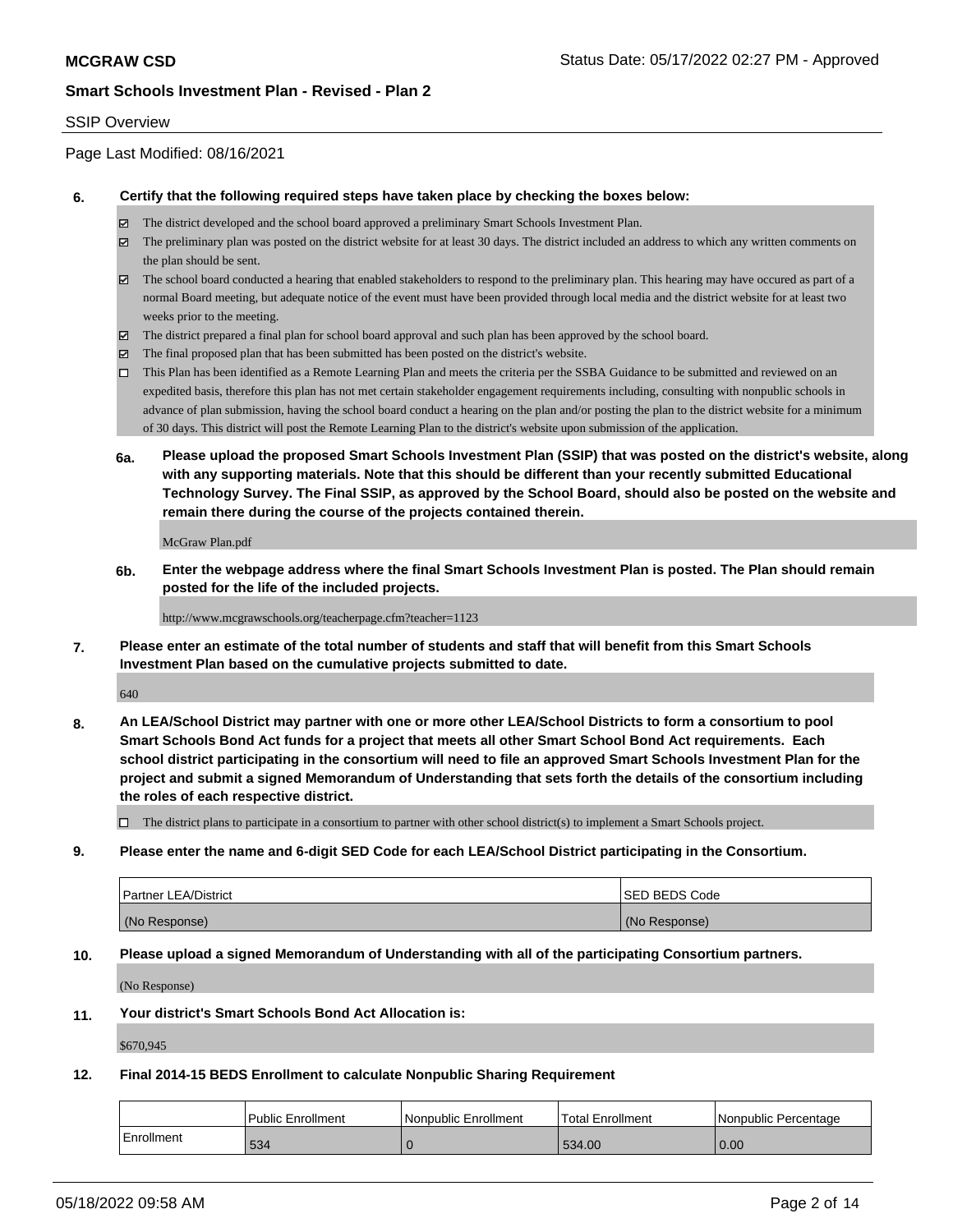# SSIP Overview

Page Last Modified: 08/16/2021

**13. This table compares each category budget total, as entered in that category's page, to the total expenditures listed in the category's expenditure table. Any discrepancies between the two must be resolved before submission.**

|                                                 | Sub-Allocations | <b>Expenditure Totals</b> | Difference |
|-------------------------------------------------|-----------------|---------------------------|------------|
| School Connectivity                             | 0.00            | 0.00                      | 0.00       |
| Connectivity Projects for<br><b>Communities</b> | 0.00            | 0.00                      | 0.00       |
| <b>Classroom Technology</b>                     | 67,410.00       | 67,410.00                 | 0.00       |
| Pre-Kindergarten Classrooms                     | 0.00            | 0.00                      | 0.00       |
| Replace Transportable<br>Classrooms             | 0.00            | 0.00                      | 0.00       |
| High-Tech Security Features                     | 0.00            | 0.00                      | 0.00       |
| Nonpublic Loan                                  | 0.00            | 0.00                      | 0.00       |
| Totals:                                         | 67,410          | 67,410                    | 0          |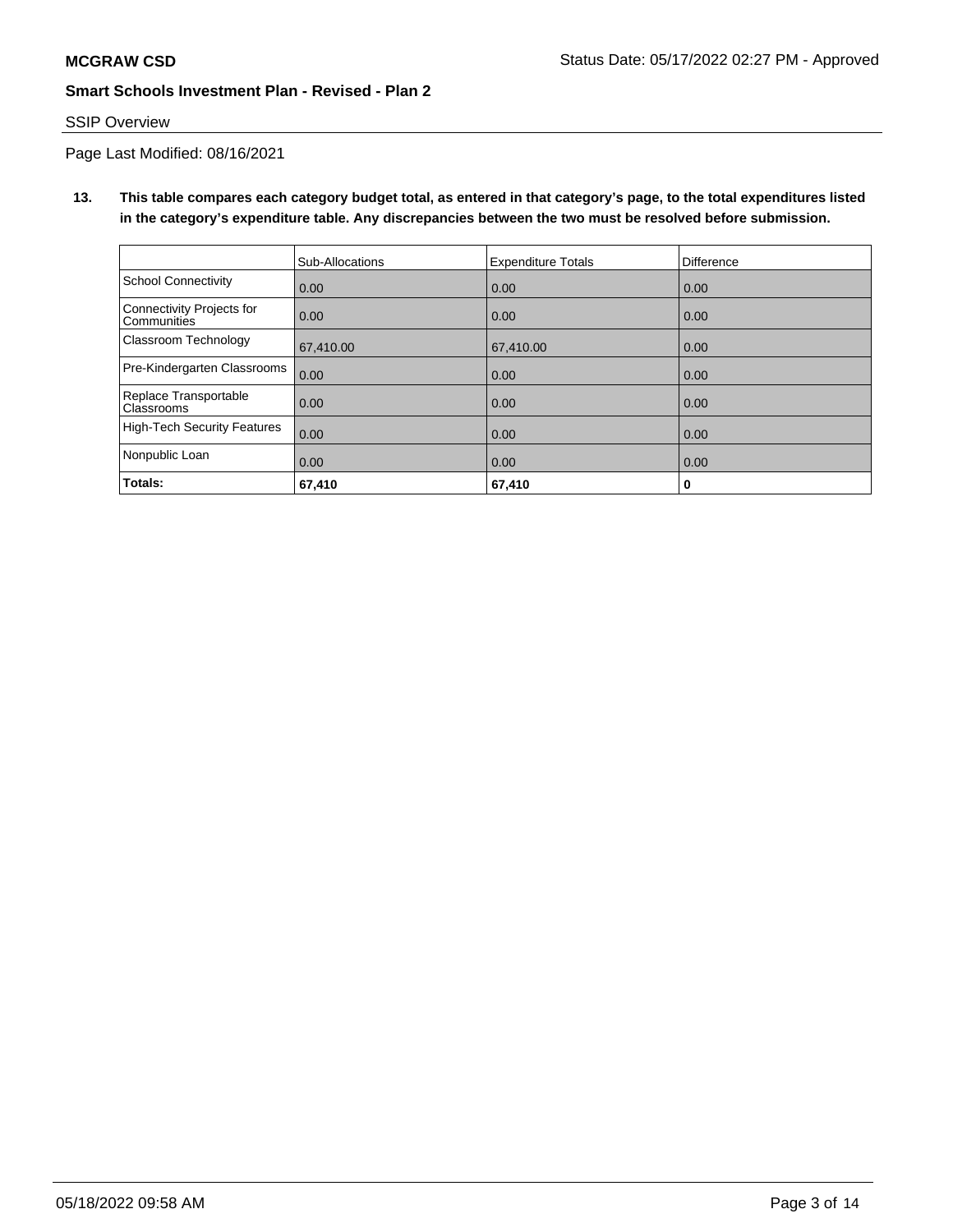## School Connectivity

Page Last Modified: 08/09/2021

- **1. In order for students and faculty to receive the maximum benefit from the technology made available under the Smart Schools Bond Act, their school buildings must possess sufficient connectivity infrastructure to ensure that devices can be used during the school day. Smart Schools Investment Plans must demonstrate that:**
	- **• sufficient infrastructure that meets the Federal Communications Commission's 100 Mbps per 1,000 students standard currently exists in the buildings where new devices will be deployed, or**
	- **• is a planned use of a portion of Smart Schools Bond Act funds, or**
	- **• is under development through another funding source.**

**Smart Schools Bond Act funds used for technology infrastructure or classroom technology investments must increase the number of school buildings that meet or exceed the minimum speed standard of 100 Mbps per 1,000 students and staff within 12 months. This standard may be met on either a contracted 24/7 firm service or a "burstable" capability. If the standard is met under the burstable criteria, it must be:**

**1. Specifically codified in a service contract with a provider, and**

**2. Guaranteed to be available to all students and devices as needed, particularly during periods of high demand, such as computer-based testing (CBT) periods.**

**Please describe how your district already meets or is planning to meet this standard within 12 months of plan submission.**

(No Response)

- **1a. If a district believes that it will be impossible to meet this standard within 12 months, it may apply for a waiver of this requirement, as described on the Smart Schools website. The waiver must be filed and approved by SED prior to submitting this survey.**
	- By checking this box, you are certifying that the school district has an approved waiver of this requirement on file with the New York State Education Department.
- **2. Connectivity Speed Calculator (Required). If the district currently meets the required speed, enter "Currently Met" in the last box: Expected Date When Required Speed Will be Met.**

|                  | l Number of<br><b>Students</b> | Required Speed<br>l in Mbps | Current Speed in<br><b>Mbps</b> | <b>Expected Speed</b><br>to be Attained | Expected Date<br>When Reauired |
|------------------|--------------------------------|-----------------------------|---------------------------------|-----------------------------------------|--------------------------------|
|                  |                                |                             |                                 | Within 12 Months 1Speed Will be Met     |                                |
| Calculated Speed | (No Response)                  | 0.00                        | (No Response)                   | (No Response)                           | (No Response)                  |

**3. Describe how you intend to use Smart Schools Bond Act funds for high-speed broadband and/or wireless connectivity projects in school buildings.**

(No Response)

**4. Describe the linkage between the district's District Instructional Technology Plan and how the proposed projects will improve teaching and learning. (There should be a link between your response to this question and your responses to Question 1 in Section IV - NYSED Initiatives Alignment: "Explain how the district use of instructional technology will serve as a part of a comprehensive and sustained effort to support rigorous academic standards attainment and performance improvement for students."** 

**Your answer should also align with your answers to the questions in Section II - Strategic Technology Planning and the associated Action Steps in Section III - Action Plan.)**

(No Response)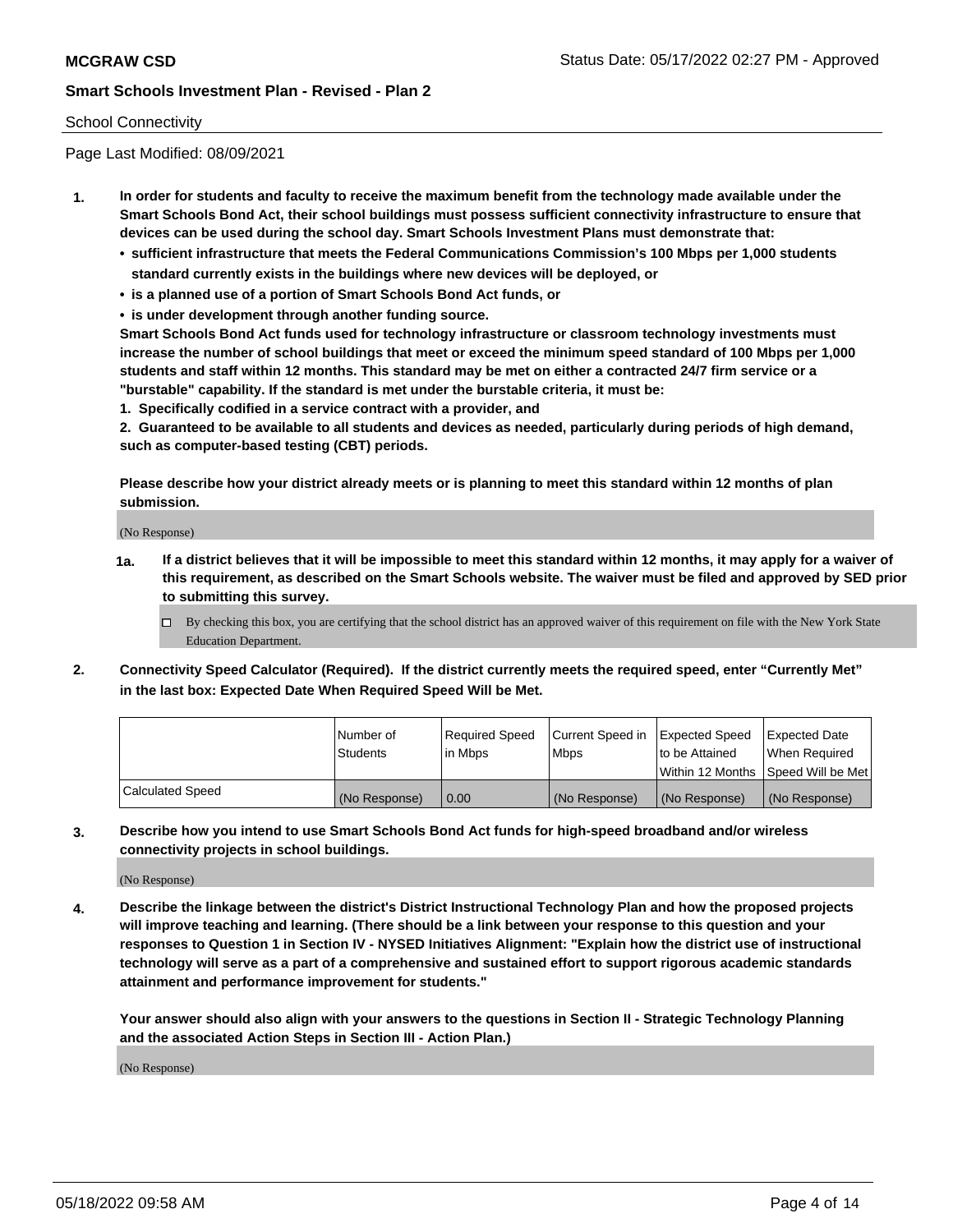### School Connectivity

Page Last Modified: 08/09/2021

**5. If the district wishes to have students and staff access the Internet from wireless devices within the school building, or in close proximity to it, it must first ensure that it has a robust Wi-Fi network in place that has sufficient bandwidth to meet user demand.**

**Please describe how you have quantified this demand and how you plan to meet this demand.**

(No Response)

**6. Smart Schools plans with any expenditures in the School Connectivity category require a project number from the Office of Facilities Planning. Districts must submit an SSBA LOI and receive project numbers prior to submitting the SSIP. As indicated on the LOI, some projects may be eligible for a streamlined review and will not require a building permit.**

**Please indicate on a separate row each project number given to you by the Office of Facilities Planning.**

| <b>Project Number</b> |  |
|-----------------------|--|
| (No Response)         |  |

**7. Certain high-tech security and connectivity infrastructure projects may be eligible for an expedited review process as determined by the Office of Facilities Planning.**

**Was your project deemed eligible for streamlined review?**

(No Response)

## **8. Include the name and license number of the architect or engineer of record.**

| Name          | I License Number |
|---------------|------------------|
| (No Response) | (No Response)    |

#### **9. Public Expenditures – Loanable (Counts toward the nonpublic loan calculation)**

| Select the allowable expenditure type.<br>Repeat to add another item under each type. | <b>PUBLIC</b> Items to be<br>l Purchased | Quantity         | Cost Per Item    | <b>Total Cost</b> |
|---------------------------------------------------------------------------------------|------------------------------------------|------------------|------------------|-------------------|
| (No Response)                                                                         | (No Response)                            | (No<br>Response) | (No<br>Response) | 0.00              |
|                                                                                       |                                          | -0               | 0.00             |                   |

### **10. Public Expenditures – Non-Loanable (Does not count toward nonpublic loan calculation)**

| Select the allowable expenditure | <b>PUBLIC</b> Items to be purchased | Quantity      | Cost per Item | <b>Total Cost</b> |
|----------------------------------|-------------------------------------|---------------|---------------|-------------------|
| type.                            |                                     |               |               |                   |
| Repeat to add another item under |                                     |               |               |                   |
| each type.                       |                                     |               |               |                   |
| (No Response)                    | (No Response)                       | (No Response) | (No Response) | 0.00              |
|                                  |                                     | U             | 0.00          |                   |

#### **11. Final 2014-15 BEDS Enrollment to calculate Nonpublic Sharing Requirement (no changes allowed.)**

|            | Public Enrollment | Nonpublic Enrollment | <b>Total Enrollment</b> | Nonpublic Percentage |
|------------|-------------------|----------------------|-------------------------|----------------------|
| Enrollment | 534               |                      | 534.00                  | 0.00                 |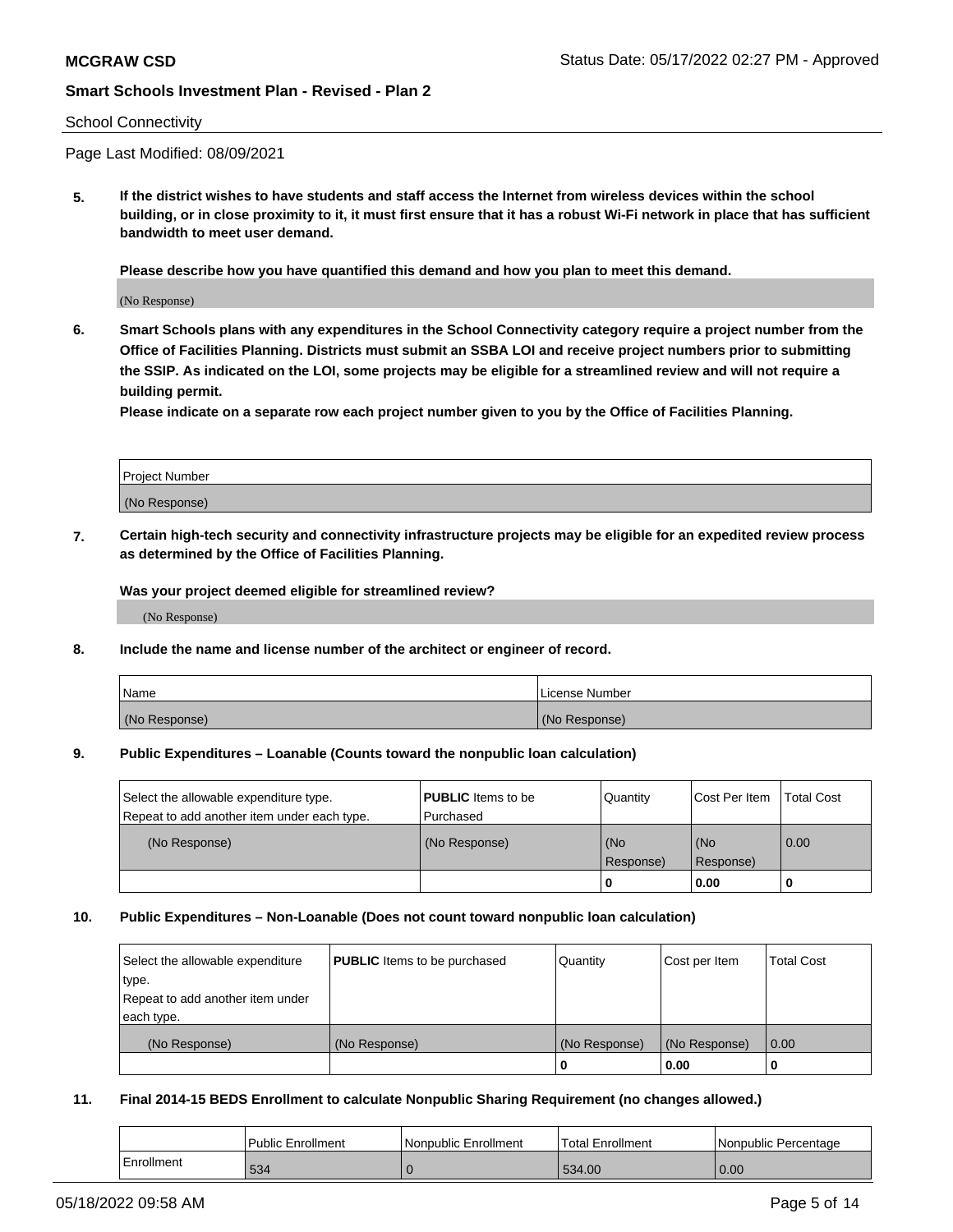# School Connectivity

Page Last Modified: 08/09/2021

# **12. Total Public Budget - Loanable (Counts toward the nonpublic loan calculation)**

|                                                 | <b>Public Allocations</b> | <b>Estimated Nonpublic Loan</b><br>Amount | <b>Estimated Total Sub-Allocations</b> |
|-------------------------------------------------|---------------------------|-------------------------------------------|----------------------------------------|
| Network/Access Costs                            | (No Response)             | 0.00                                      | 0.00                                   |
| School Internal Connections and  <br>Components | (No Response)             | 0.00                                      | 0.00                                   |
| Other                                           | (No Response)             | 0.00                                      | 0.00                                   |
| Totals:                                         | 0.00                      |                                           | 0                                      |

# **13. Total Public Budget – Non-Loanable (Does not count toward the nonpublic loan calculation)**

|                                            | Sub-          |
|--------------------------------------------|---------------|
|                                            | Allocation    |
| Network/Access Costs                       | (No Response) |
| <b>Outside Plant Costs</b>                 | (No Response) |
| School Internal Connections and Components | (No Response) |
| <b>Professional Services</b>               | (No Response) |
| Testing                                    | (No Response) |
| <b>Other Upfront Costs</b>                 | (No Response) |
| <b>Other Costs</b>                         | (No Response) |
| Totals:                                    | 0.00          |

# **14. School Connectivity Totals**

|                          | Total Sub-Allocations |
|--------------------------|-----------------------|
| Total Loanable Items     | 0.00                  |
| Total Non-Ioanable Items | 0.00                  |
| Totals:                  | 0                     |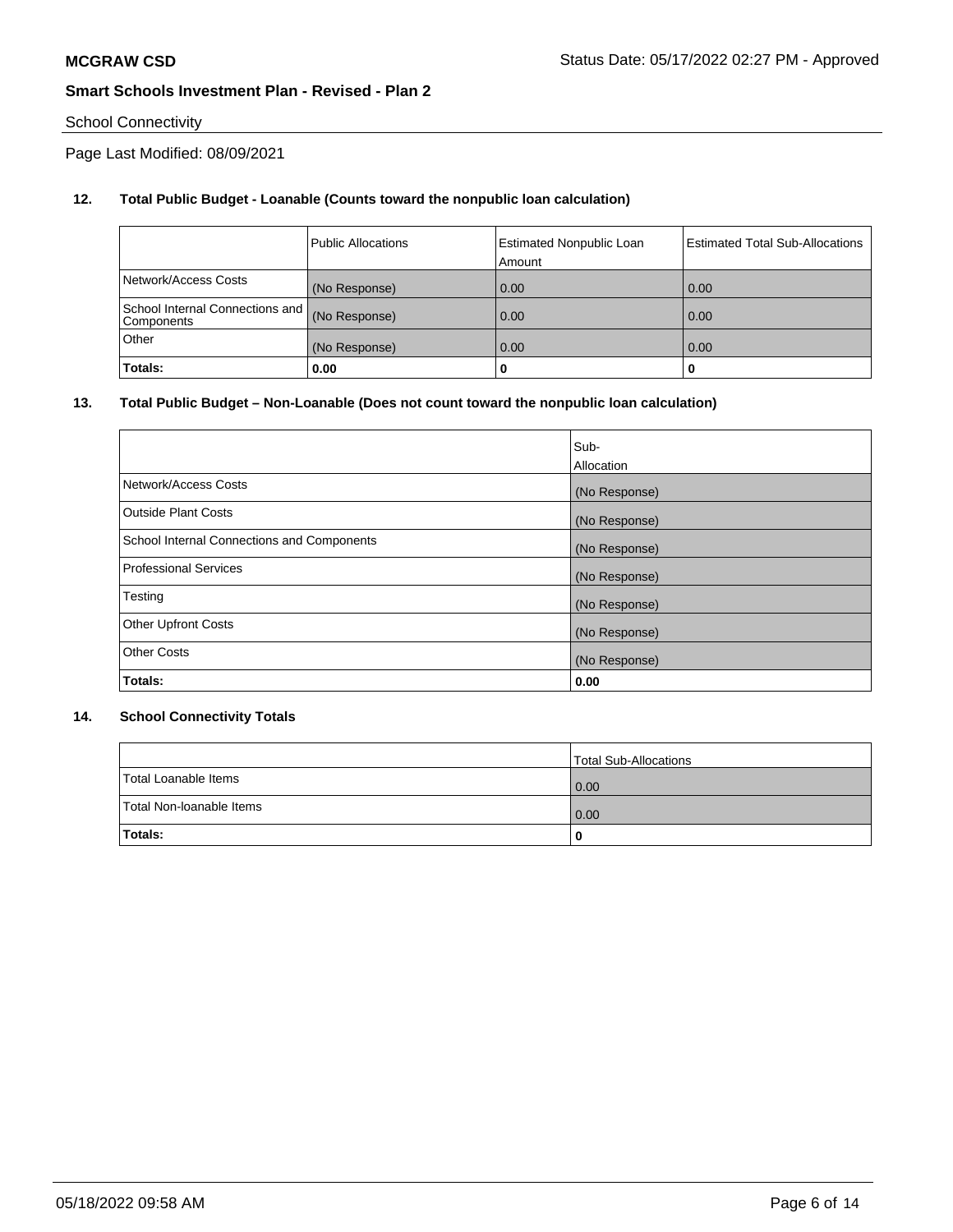Community Connectivity (Broadband and Wireless)

Page Last Modified: 08/09/2021

**1. Describe how you intend to use Smart Schools Bond Act funds for high-speed broadband and/or wireless connectivity projects in the community.**

(No Response)

**2. Please describe how the proposed project(s) will promote student achievement and increase student and/or staff access to the Internet in a manner that enhances student learning and/or instruction outside of the school day and/or school building.**

(No Response)

**3. Community connectivity projects must comply with all the necessary local building codes and regulations (building and related permits are not required prior to plan submission).**

 $\Box$  I certify that we will comply with all the necessary local building codes and regulations.

**4. Please describe the physical location of the proposed investment.**

(No Response)

**5. Please provide the initial list of partners participating in the Community Connectivity Broadband Project, along with their Federal Tax Identification (Employer Identification) number.**

| <b>Project Partners</b> | l Federal ID # |
|-------------------------|----------------|
| (No Response)           | (No Response)  |

**6. Please detail the type, quantity, per unit cost and total cost of the eligible items under each sub-category.**

| Select the allowable expenditure          | Item to be purchased | Quantity      | Cost per Item | <b>Total Cost</b> |
|-------------------------------------------|----------------------|---------------|---------------|-------------------|
| type.<br>Repeat to add another item under |                      |               |               |                   |
| each type.                                |                      |               |               |                   |
| (No Response)                             | (No Response)        | (No Response) | (No Response) | 0.00              |
|                                           |                      | 0             | 0.00          |                   |

**7. If you are submitting an allocation for Community Connectivity, complete this table.**

**Note that the calculated Total at the bottom of the table must equal the Total allocation for this category that you entered in the SSIP Overview overall budget.**

|                                    | Sub-Allocation |
|------------------------------------|----------------|
| Network/Access Costs               | (No Response)  |
| <b>Outside Plant Costs</b>         | (No Response)  |
| <b>Tower Costs</b>                 | (No Response)  |
| <b>Customer Premises Equipment</b> | (No Response)  |
| Professional Services              | (No Response)  |
| Testing                            | (No Response)  |
| <b>Other Upfront Costs</b>         | (No Response)  |
| <b>Other Costs</b>                 | (No Response)  |
| Totals:                            | 0.00           |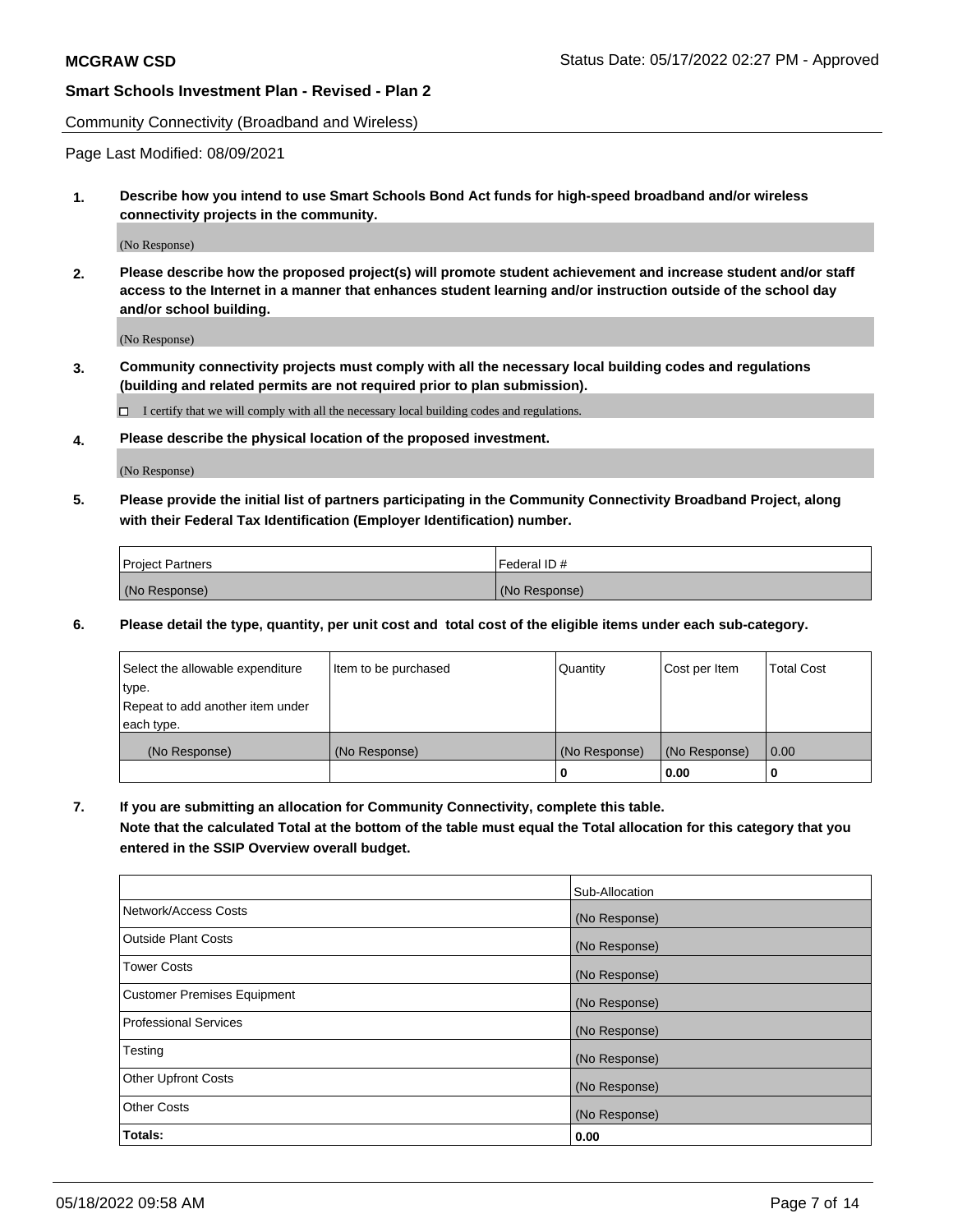# Classroom Learning Technology

Page Last Modified: 03/09/2022

**1. In order for students and faculty to receive the maximum benefit from the technology made available under the Smart Schools Bond Act, their school buildings must possess sufficient connectivity infrastructure to ensure that devices can be used during the school day. Smart Schools Investment Plans must demonstrate that sufficient infrastructure that meets the Federal Communications Commission's 100 Mbps per 1,000 students standard currently exists in the buildings where new devices will be deployed, or is a planned use of a portion of Smart Schools Bond Act funds, or is under development through another funding source.**

**Smart Schools Bond Act funds used for technology infrastructure or classroom technology investments must increase the number of school buildings that meet or exceed the minimum speed standard of 100 Mbps per 1,000 students and staff within 12 months. This standard may be met on either a contracted 24/7 firm service or a "burstable" capability. If the standard is met under the burstable criteria, it must be:**

**1. Specifically codified in a service contract with a provider, and**

**2. Guaranteed to be available to all students and devices as needed, particularly during periods of high demand, such as computer-based testing (CBT) periods.**

**Please describe how your district already meets or is planning to meet this standard within 12 months of plan submission.**

McGraw Central School subscribes to broadband services through the Central New York Regional Information Center. The district currently exceeds this standard.

- **1a. If a district believes that it will be impossible to meet this standard within 12 months, it may apply for a waiver of this requirement, as described on the Smart Schools website. The waiver must be filed and approved by SED prior to submitting this survey.**
	- By checking this box, you are certifying that the school district has an approved waiver of this requirement on file with the New York State Education Department.
- **2. Connectivity Speed Calculator (Required). If the district currently meets the required speed, enter "Currently Met" in the last box: Expected Date When Required Speed Will be Met.**

|                  | l Number of | Required Speed | Current Speed in | Expected Speed | Expected Date                        |
|------------------|-------------|----------------|------------------|----------------|--------------------------------------|
|                  | Students    | l in Mbps      | <b>Mbps</b>      | to be Attained | When Required                        |
|                  |             |                |                  |                | Within 12 Months   Speed Will be Met |
| Calculated Speed | 534         | 53.40          | 1000             | 1000           | <b>Currently Met</b>                 |

**3. If the district wishes to have students and staff access the Internet from wireless devices within the school building, or in close proximity to it, it must first ensure that it has a robust Wi-Fi network in place that has sufficient bandwidth to meet user demand.**

**Please describe how you have quantified this demand and how you plan to meet this demand.**

McGraw Central School has a technology planning and support person on staff. They meet on a regular basis with the network planning specialists from CNYRIC and the district architects. The review the facilities and the educational programs in the individual spaces. This team makes recommendations for upgrades and additional services due to changing requirements of these spaces.

**4. All New York State public school districts are required to complete and submit an Instructional Technology Plan survey to the New York State Education Department in compliance with Section 753 of the Education Law and per Part 100.12 of the Commissioner's Regulations.**

**Districts that include educational technology purchases as part of their Smart Schools Investment Plan must have a submitted and approved Instructional Technology Plan survey on file with the New York State Education Department.**

By checking this box, you are certifying that the school district has an approved Instructional Technology Plan survey on file with the New York State Education Department.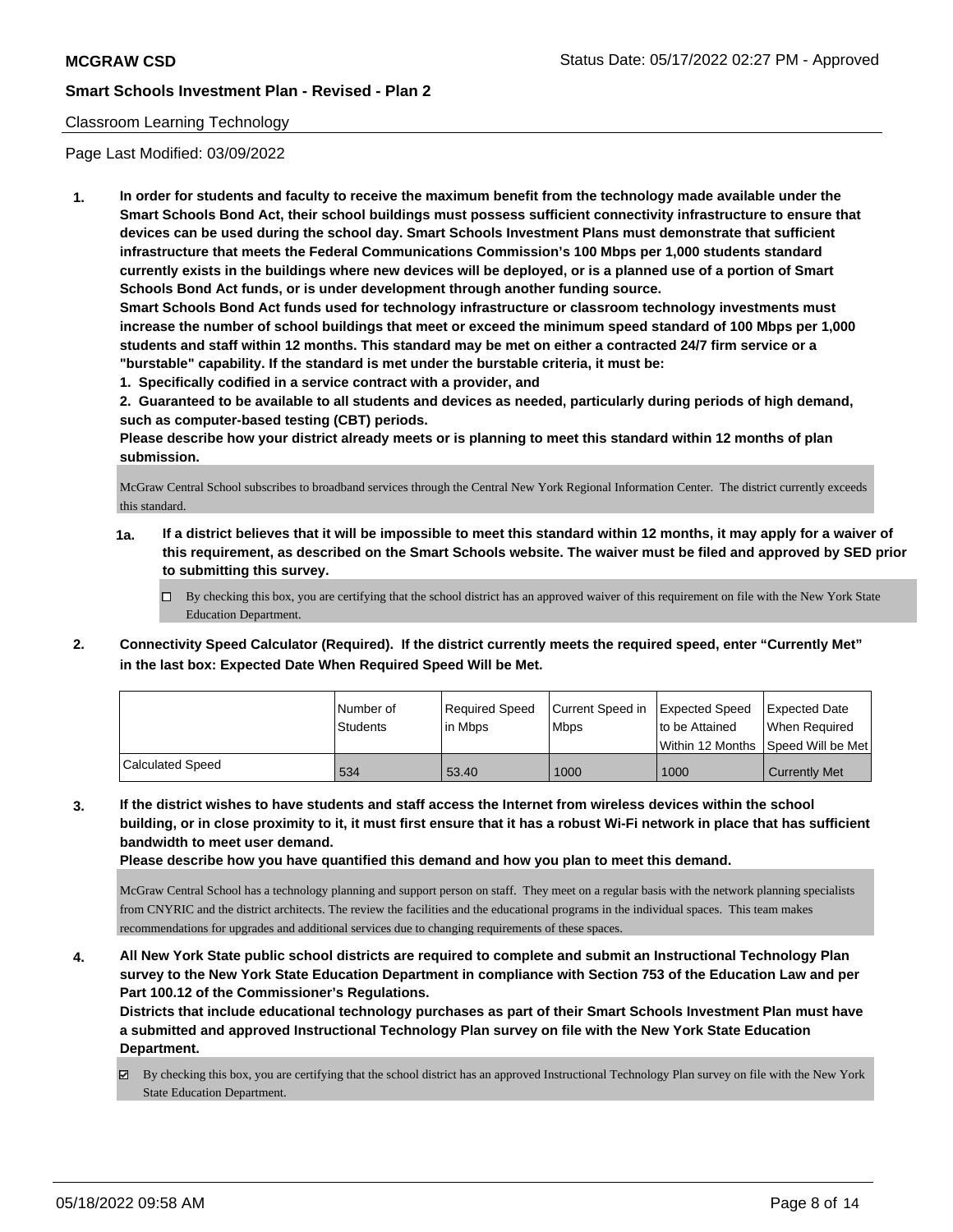### Classroom Learning Technology

Page Last Modified: 03/09/2022

**5. Describe the devices you intend to purchase and their compatibility with existing or planned platforms or systems. Specifically address the adequacy of each facility's electrical, HVAC and other infrastructure necessary to install and support the operation of the planned technology.**

McGraw Central is proposing the purchase of interactive displays and the computers to support them to replace existing displays and computers in classrooms. These units will replace existing units and will not impact the existing electrical, HVAC, or other infrastructure in the buildings.

### **6. Describe how the proposed technology purchases will:**

- **> enhance differentiated instruction;**
- **> expand student learning inside and outside the classroom;**
- **> benefit students with disabilities and English language learners; and**
- **> contribute to the reduction of other learning gaps that have been identified within the district.**

**The expectation is that districts will place a priority on addressing the needs of students who struggle to succeed in a rigorous curriculum. Responses in this section should specifically address this concern and align with the district's Instructional Technology Plan (in particular Question 2 of E. Curriculum and Instruction: "Does the district's instructional technology plan address the needs of students with disabilities to ensure equitable access to instruction, materials and assessments?" and Question 3 of the same section: "Does the district's instructional technology plan address the provision of assistive technology specifically for students with disabilities to ensure access to and participation in the general curriculum?")**

**In addition, describe how the district ensures equitable access to instruction, materials and assessments and participation in the general curriculum for both SWD and English Language Learners/Multilingual Learners (ELL/MLL) students.**

# **Please note: If this plan has been identified as a Remote Learning Plan to be submitted and reviewed on an expedited basis, the district should explain how this plan will facilitate remote and hybrid learning, in lieu of responding to the question above.**

Interactive displays have changed education for this generation of students. Instead of passive participants in a lecture environment, the students become active participants in a mentor - peer learning environment. Instead of a lecture where the information is presented in one form to the students, teachers can move from instructional tool to instructional tool to differentiate instruction to the process that the students are most successful. Video simulations, interactive problem solving, or reviewing student work with peers strengthens the learning process to meet the student needs. Often students with disabilities struggle to be successful in an arbitrary 45 minute learning world. Information provided on an interactive display can be stored for sharing with students. Students with disabilities at home or in support classes with an instructional aide can take advantage of shared and extend the direct instruction and refer back to the materials eliminating the limits of that 45 minute class.

English Language Learners have a fantastic opportunity with the interactive boards. Traditionally, the ELL students have to depend on a translator that might only be available for a limited time or limited days in the instructional week. Using Google Chrome on these interactive boards, the instructor can shift between English and the native language and from native language to English seamlessly during the instructional day. The ELL student can even translate on their Chrome device with materials the teacher shares. The ELL student is no longer limited or even eliminated from a classroom due to the limits on a translator.

# **7. Where appropriate, describe how the proposed technology purchases will enhance ongoing communication with parents and other stakeholders and help the district facilitate technology-based regional partnerships, including distance learning and other efforts.**

This particular device will have little impact on the ongoing communication with parents. McGraw does have a robust parent portal to support parent/teacher/student communication. As a component of the student management system, this portal contains many of the tools parents require. Traditionally parents had to wait until the end of the six week marking period to learn that their student wasn't being successful. With this portal the parents can access student attendance, student academics, and student discipline information in real time. If the student is struggling the parents understand in time to interact with the instructor and address the issue before the student has failed.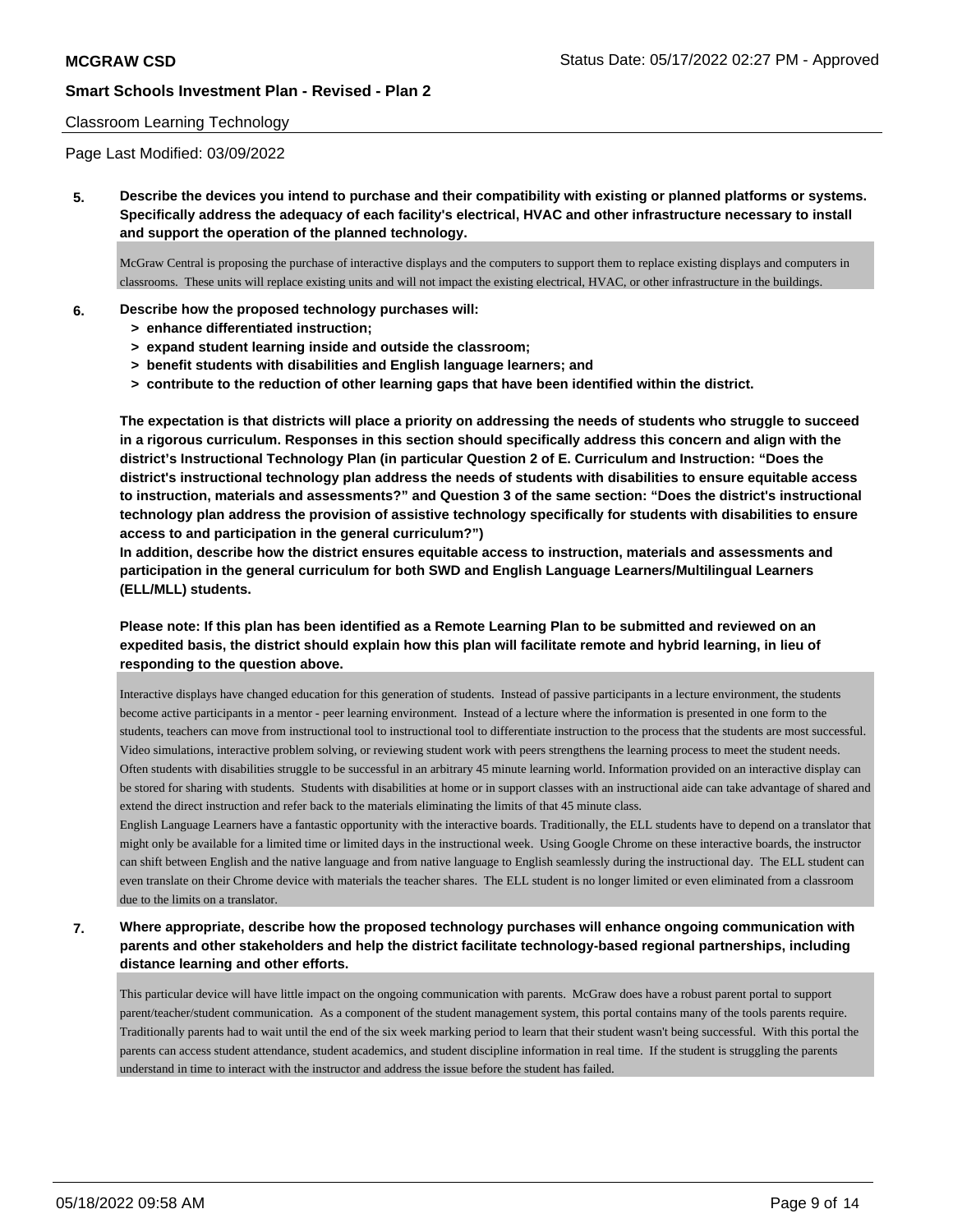### Classroom Learning Technology

Page Last Modified: 03/09/2022

**8. Describe the district's plan to provide professional development to ensure that administrators, teachers and staff can employ the technology purchased to enhance instruction successfully.**

**Note: This response should be aligned and expanded upon in accordance with your district's response to Question 1 of F. Professional Development of your Instructional Technology Plan: "Please provide a summary of professional development offered to teachers and staff, for the time period covered by this plan, to support technology to enhance teaching and learning. Please include topics, audience and method of delivery within your summary."**

**Please note: If this plan has been identified as a Remote Learning Plan to be submitted and reviewed on an expedited basis, the district should provide a statement confirming that the district has provided or will provide professional development on these devices to its staff, in lieu of responding to the question above.**

Interactive displays have been a component in the McGraw instructional world for a long period. All new teachers receive direct training by the district Technology Director. In this session the teacher and the technology director evaluate the teacher progress in the use of the interactive white board. Then the teacher is scheduled for appropriate instruction ranging from basic training such has how to activate and access material on the interactive board to advance content area training such as high school scene resources or elementary math resources. Teachers at the low end of the spectrum are also assigned a mentor if necessary to help integrate these devices into their instructional plan. Additional advanced training is also encouraged through BOCES classes offered regularly through the school year.

- **9. Districts must contact one of the SUNY/CUNY teacher preparation programs listed on the document on the left side of the page that supplies the largest number of the district's new teachers to request advice on innovative uses and best practices at the intersection of pedagogy and educational technology.**
	- By checking this box, you certify that you have contacted the SUNY/CUNY teacher preparation program that supplies the largest number of your new teachers to request advice on these issues.
	- **9a. Please enter the name of the SUNY or CUNY Institution that you contacted.**

SUNY Cortland

**9b. Enter the primary Institution phone number.**

607-753-5433

**9c. Enter the name of the contact person with whom you consulted and/or will be collaborating with on innovative uses of technology and best practices.**

Dr. Andrea LaChance

**10. To ensure the sustainability of technology purchases made with Smart Schools funds, districts must demonstrate a long-term plan to maintain and replace technology purchases supported by Smart Schools Bond Act funds. This sustainability plan shall demonstrate a district's capacity to support recurring costs of use that are ineligible for Smart Schools Bond Act funding such as device maintenance, technical support, Internet and wireless fees, maintenance of hotspots, staff professional development, building maintenance and the replacement of incidental items. Further, such a sustainability plan shall include a long-term plan for the replacement of purchased devices and equipment at the end of their useful life with other funding sources.**

By checking this box, you certify that the district has a sustainability plan as described above.

**11. Districts must ensure that devices purchased with Smart Schools Bond funds will be distributed, prepared for use, maintained and supported appropriately. Districts must maintain detailed device inventories in accordance with generally accepted accounting principles.**

By checking this box, you certify that the district has a distribution and inventory management plan and system in place.

**12. Please detail the type, quantity, per unit cost and total cost of the eligible items under each sub-category.**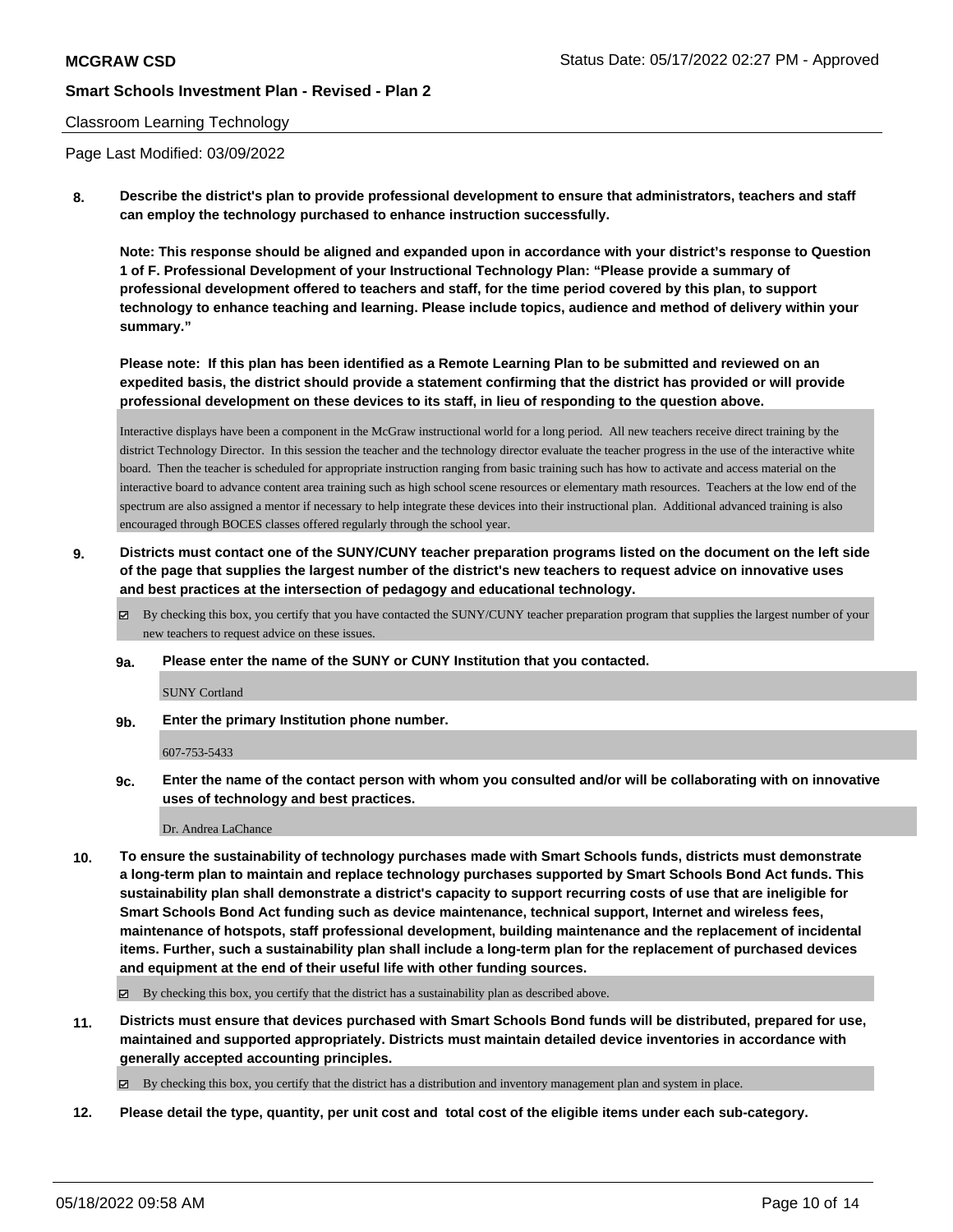# Classroom Learning Technology

Page Last Modified: 03/09/2022

| Select the allowable expenditure<br>type. | Iltem to be Purchased                                        | Quantity | Cost per Item | <b>Total Cost</b> |
|-------------------------------------------|--------------------------------------------------------------|----------|---------------|-------------------|
| Repeat to add another item under          |                                                              |          |               |                   |
| each type.                                |                                                              |          |               |                   |
| Interactive Whiteboards                   | Chief Large Fusion LSA1U Fixed Wall<br>Display Mount - black | 18       | 112.00        | 2.016.00          |
| Interactive Whiteboards                   | Dell 75 4K Interactive Touch Monitor -<br>C7520QT            | 18       | 2,999.00      | 53.982.00         |
| <b>Desktop Computers</b>                  | OptiPlex 7080 Micro BTX                                      | 18       | 634.00        | 11,412.00         |
|                                           |                                                              | 54       | 3.745.00      | 67,410            |

# **13. Final 2014-15 BEDS Enrollment to calculate Nonpublic Sharing Requirement (no changes allowed.)**

|            | <b>Public Enrollment</b> | Nonpublic Enrollment | Total Enrollment | Nonpublic<br>l Percentage |
|------------|--------------------------|----------------------|------------------|---------------------------|
| Enrollment | 534                      | ◥◟                   | 534.00           | 0.00                      |

# **14. If you are submitting an allocation for Classroom Learning Technology complete this table.**

| Interactive Whiteboards<br>Computer Servers | 55,998.00         | (Based on Percentage Above)<br>0.00 | 55,998.00         |
|---------------------------------------------|-------------------|-------------------------------------|-------------------|
| <b>Desktop Computers</b>                    | 0.00<br>11,412.00 | 0.00<br>0.00                        | 0.00<br>11,412.00 |
| <b>Laptop Computers</b>                     | 0.00              | 0.00                                | 0.00              |
| <b>Tablet Computers</b>                     | 0.00              | 0.00                                | 0.00              |
| <b>Other Costs</b>                          | 0.00              | 0.00                                | 0.00              |
| Totals:                                     | 67,410.00         | 0                                   | 67,410            |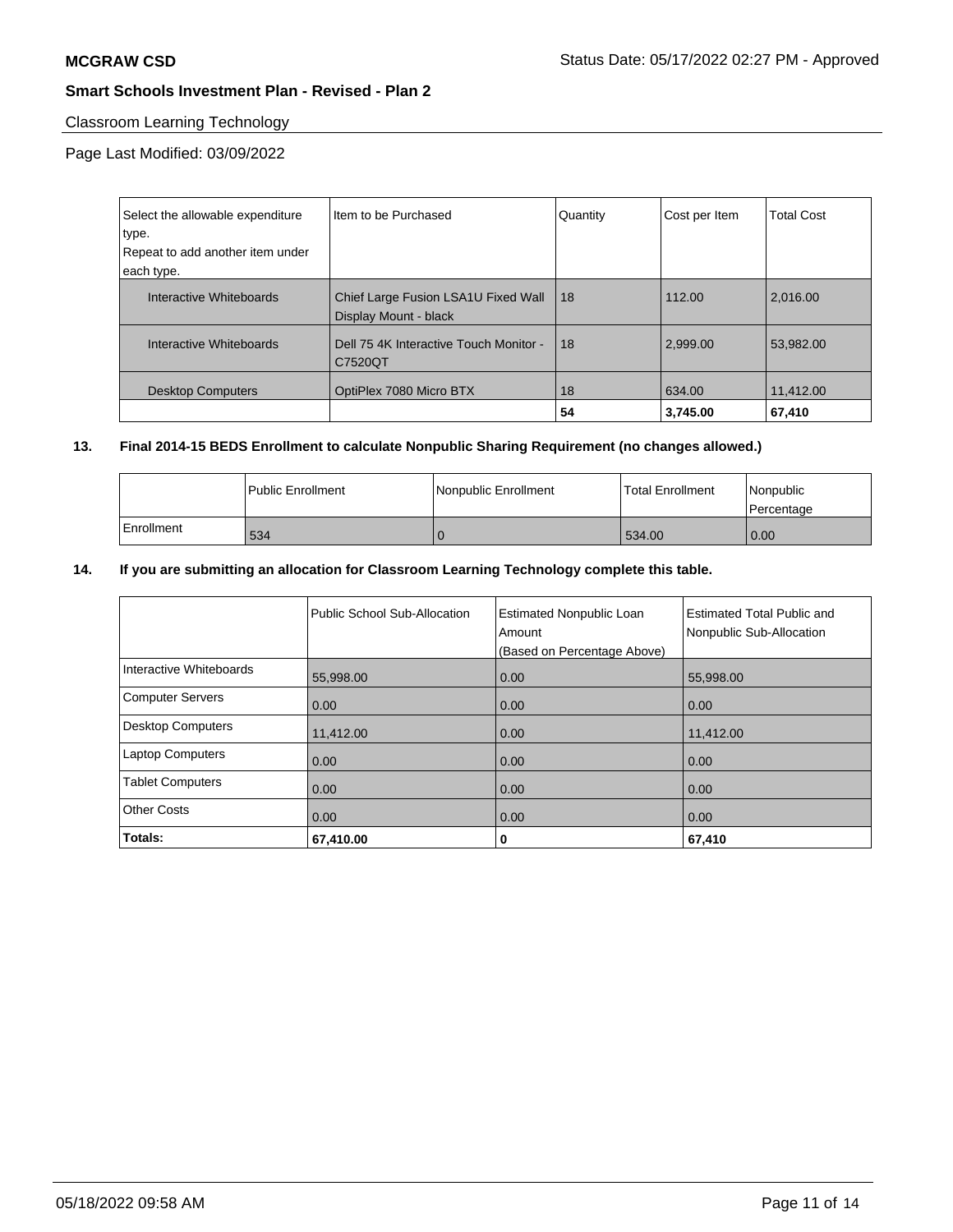### Pre-Kindergarten Classrooms

Page Last Modified: 08/09/2021

**1. Provide information regarding how and where the district is currently serving pre-kindergarten students and justify the need for additional space with enrollment projections over 3 years.**

(No Response)

- **2. Describe the district's plan to construct, enhance or modernize education facilities to accommodate prekindergarten programs. Such plans must include:**
	- **Specific descriptions of what the district intends to do to each space;**
	- **An affirmation that new pre-kindergarten classrooms will contain a minimum of 900 square feet per classroom;**
	- **The number of classrooms involved;**
	- **The approximate construction costs per classroom; and**
	- **Confirmation that the space is district-owned or has a long-term lease that exceeds the probable useful life of the improvements.**

(No Response)

**3. Smart Schools Bond Act funds may only be used for capital construction costs. Describe the type and amount of additional funds that will be required to support ineligible ongoing costs (e.g. instruction, supplies) associated with any additional pre-kindergarten classrooms that the district plans to add.**

(No Response)

**4. All plans and specifications for the erection, repair, enlargement or remodeling of school buildings in any public school district in the State must be reviewed and approved by the Commissioner. Districts that plan capital projects using their Smart Schools Bond Act funds will undergo a Preliminary Review Process by the Office of Facilities Planning.**

**Please indicate on a separate row each project number given to you by the Office of Facilities Planning.**

| Project Number |  |
|----------------|--|
| (No Response)  |  |

**5. Please detail the type, quantity, per unit cost and total cost of the eligible items under each sub-category.**

| Select the allowable expenditure          | Item to be purchased | Quantity      | Cost per Item | <b>Total Cost</b> |
|-------------------------------------------|----------------------|---------------|---------------|-------------------|
| type.<br>Repeat to add another item under |                      |               |               |                   |
| each type.                                |                      |               |               |                   |
| (No Response)                             | (No Response)        | (No Response) | (No Response) | 0.00              |
|                                           |                      | o             | 0.00          |                   |

**6. If you have made an allocation for Pre-Kindergarten Classrooms, complete this table.**

**Note that the calculated Total at the bottom of the table must equal the Total allocation for this category that you entered in the SSIP Overview overall budget.**

|                                          | Sub-Allocation |
|------------------------------------------|----------------|
| Construct Pre-K Classrooms               | (No Response)  |
| Enhance/Modernize Educational Facilities | (No Response)  |
| <b>Other Costs</b>                       | (No Response)  |
| Totals:                                  | 0.00           |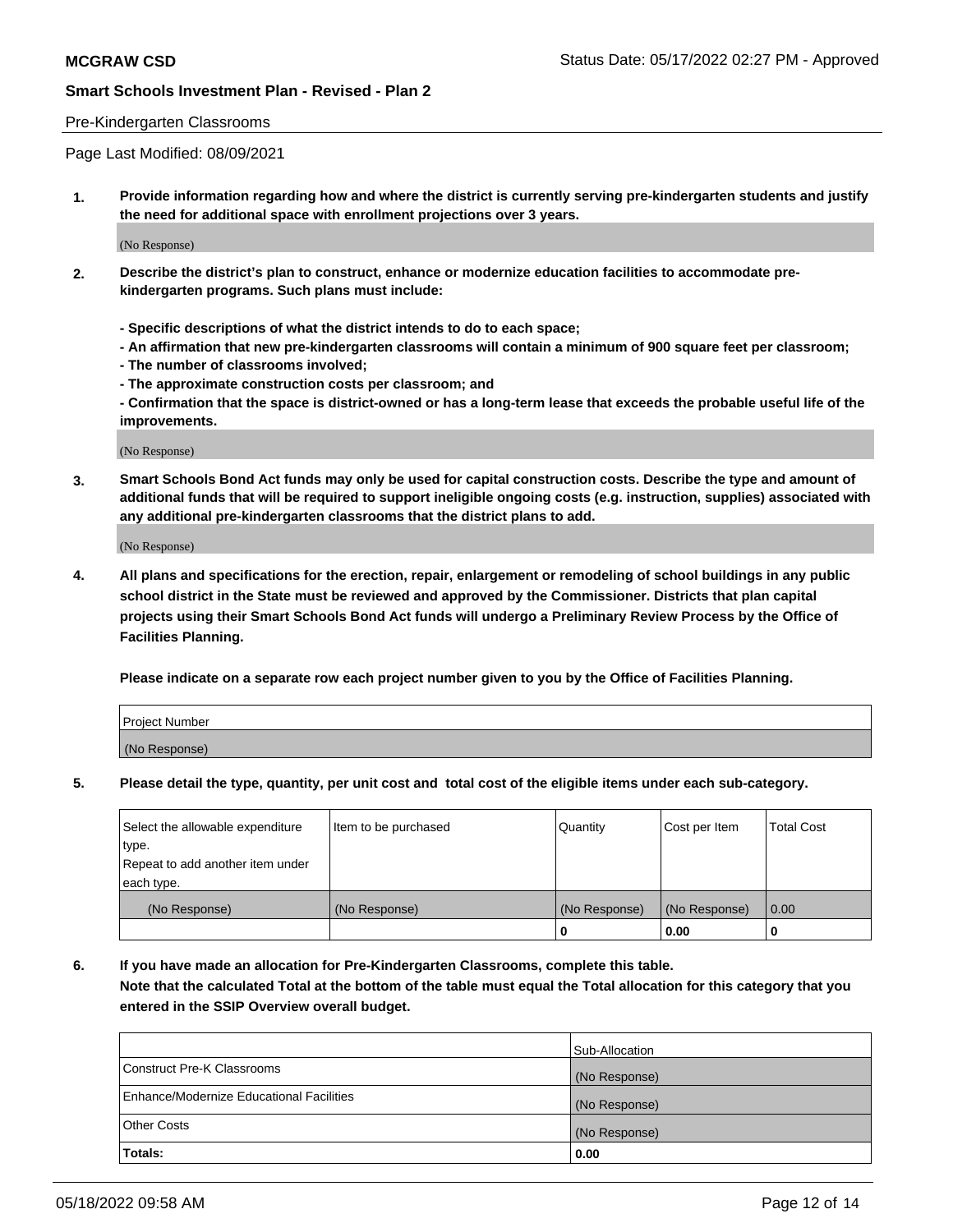#### Replace Transportable Classrooms

Page Last Modified: 08/09/2021

**1. Describe the district's plan to construct, enhance or modernize education facilities to provide high-quality instructional space by replacing transportable classrooms.**

(No Response)

**2. All plans and specifications for the erection, repair, enlargement or remodeling of school buildings in any public school district in the State must be reviewed and approved by the Commissioner. Districts that plan capital projects using their Smart Schools Bond Act funds will undergo a Preliminary Review Process by the Office of Facilities Planning.**

**Please indicate on a separate row each project number given to you by the Office of Facilities Planning.**

| Project Number |  |
|----------------|--|
| (No Response)  |  |

**3. For large projects that seek to blend Smart Schools Bond Act dollars with other funds, please note that Smart Schools Bond Act funds can be allocated on a pro rata basis depending on the number of new classrooms built that directly replace transportable classroom units.**

**If a district seeks to blend Smart Schools Bond Act dollars with other funds describe below what other funds are being used and what portion of the money will be Smart Schools Bond Act funds.**

(No Response)

**4. Please detail the type, quantity, per unit cost and total cost of the eligible items under each sub-category.**

| Select the allowable expenditure | Item to be purchased | Quantity      | Cost per Item | <b>Total Cost</b> |
|----------------------------------|----------------------|---------------|---------------|-------------------|
| type.                            |                      |               |               |                   |
| Repeat to add another item under |                      |               |               |                   |
| each type.                       |                      |               |               |                   |
| (No Response)                    | (No Response)        | (No Response) | (No Response) | 0.00              |
|                                  |                      | U             | 0.00          |                   |

**5. If you have made an allocation for Replace Transportable Classrooms, complete this table.**

**Note that the calculated Total at the bottom of the table must equal the Total allocation for this category that you entered in the SSIP Overview overall budget.**

|                                                | Sub-Allocation |
|------------------------------------------------|----------------|
| Construct New Instructional Space              | (No Response)  |
| Enhance/Modernize Existing Instructional Space | (No Response)  |
| <b>Other Costs</b>                             | (No Response)  |
| Totals:                                        | 0.00           |